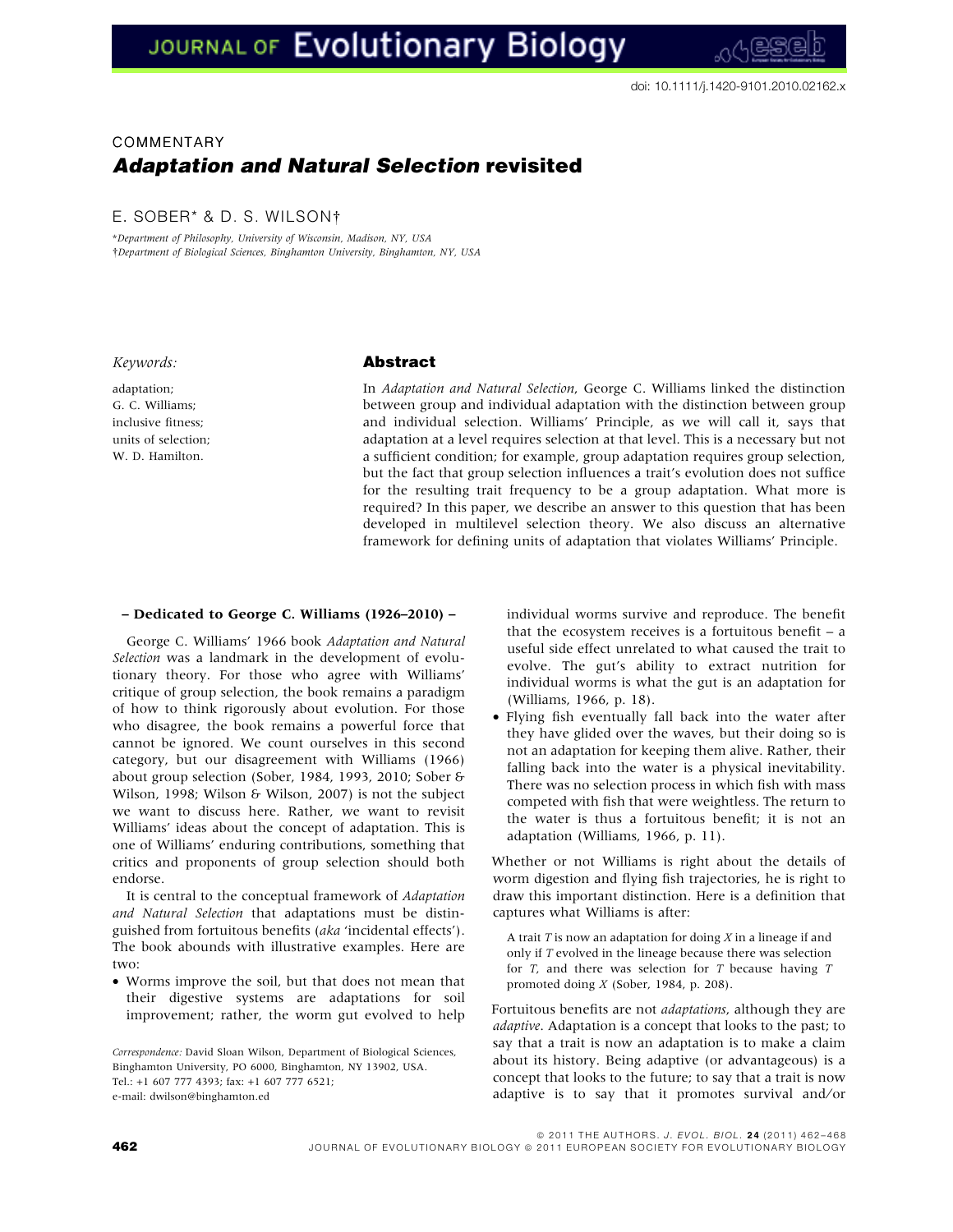reproductive success. The title of Williams' book was well chosen – adaptation is a concept that is fundamentally linked to the concept of natural selection.

This simple but powerful idea played an important role in Williams' discussion of group selection. The fact that a trait now benefits groups does not entail that it evolved *because* it was beneficial to groups. The distinction between group adaptation and fortuitous group benefit is vital. The above definition of adaptation can be used to articulate the difference between group and individual adaptation:

Trait *T* is now a group adaptation in a lineage if and only if *T* evolved in that lineage because there was group selection for having trait *T*.

Trait *T* is now an individual adaptation in a lineage if and only if *T* evolved in that lineage because there was individual selection for having trait *T* (Sober, 1993, p. 85).

If the worm's gut evolved purely by individual selection, it is not a group adaptation, although it may now benefit groups of organisms (whether these are groups of conspecific worms or multispecies communities). If the flying fish's eventually falling back into the water once it is aloft did not evolve by a selection process, then it is not an adaptation, individual or group. The general definition of adaptation entails the more specific definitions of group and individual adaptation once we add the following connecting idea. Group adaptations are adaptations for helping the group; individual adaptations are adaptations for helping the individual. These conceptual points come together in what we will call:

*Williams' Principle*: adaptation at a level requires that there was selection at that level.

Those who think that there are group adaptations in nature and those who deny that this is so should use this principle as common ground.

Williams' Principle (Gross, 2004 uses this phrase to label a different idea – that 'reproduction has not only a benefit but also a cost to lifetime fitness') says that group selection is a necessary condition for group adaptation. The principle does not say that group selection suffices for group adaptation. And it is not sufficient. To explain why, let's consider an example – a metapopulation divided into groups, where the groups vary in the percentage of altruistic and selfish individuals they contain. For the purposes of this example, we can define altruism and selfishness as follows: altruists are less fit than selfish individuals in the same group, but groups with higher frequencies of altruists are more fit than groups with lower frequencies. There are some fine points here – e.g. the difference between strong and weak altruism, on which see Grafen (1984), Nunney (1985), and Wilson (1980, 1990) – but these will not affect the point we want to make. There also are disagreements among 'contextualists' and followers of

the Price equation approach (to be discussed soon) as to how group and individual selection should be defined in general, but these disagreements also will not matter to the point we want to make about this example. In this example, contextualists and Priceans agree that there is both group and individual selection. Group selection promotes the evolution of altruism, and individual selection promotes the evolution of selfishness. Both the group and the individual are 'units of selection' in this process, because both group and individual selection influence trait evolution. When the metapopulation evolves to some stable trait configuration, how should that end result be described? It is here that the term 'adaptation' may apply. When should that end result be called a group adaptation and when should it be called an individual adaptation?

Suppose, in this example, that group selection is so weak that it is overwhelmed by the much stronger influence of individual selection, with the result that altruism is driven to zero. It would be absurd to call the result (100% selfishness) a group adaptation just because group selection was one of the processes that occurred along the way. This is why the occurrence of group selection in a process does not suffice for the product of that process to be a group adaptation. This point is reflected in the definitions given earlier. When selfishness becomes common, this is not because the trait provided a *group* advantage; it did not. Universal selfishness evolved *in spite of* group selection, not *because* of it. So, 100% selfishness is not an adaptation for helping the group; it is not a group adaptation.

Generalizing from this one example, how should group and individual adaptation be defined? Given Williams' Principle, answering this question requires a general definition of group and individual selection. Here, we encounter controversy. One standard definition is that individual selection occurs precisely when there is fitness variation within groups and group selection occurs precisely when there is fitness variation among groups. This qualitative statement is a consequence of using the Price (1970, 1972) equation to partition the amount of change in trait frequency that is due to group and individual selection. We propose to use the qualitative definition in what follows; this does not commit us to the Price equation's quantitative decomposition. Contextualists (e.g. Heisler & Damuth, 1987 and Goodnight *et al.*, 1992) disagree with the Price equation approach and have their own quantitative decomposition. It is a consequence of their framework that group selection can occur when there is just one group (and so no variation in fitness among groups). This is not the place to explore the strengths and limitations of the two approaches (see Okasha, 2006 for discussion), but we do want to reply to one objection to the Price approach that many find compelling. We describe this objection by way of another simple example. Suppose that zebras either run fast or run slow, that fast zebras are fitter than slow

© 2011 THE AUTHORS, J. EVOL. BIOL. 24 (2011) 462-468

JOURNAL OF EVOLUTIONARY BIOLOGY @ 2011 EUROPEAN SOCIETY FOR EVOLUTIONARY BIOLOGY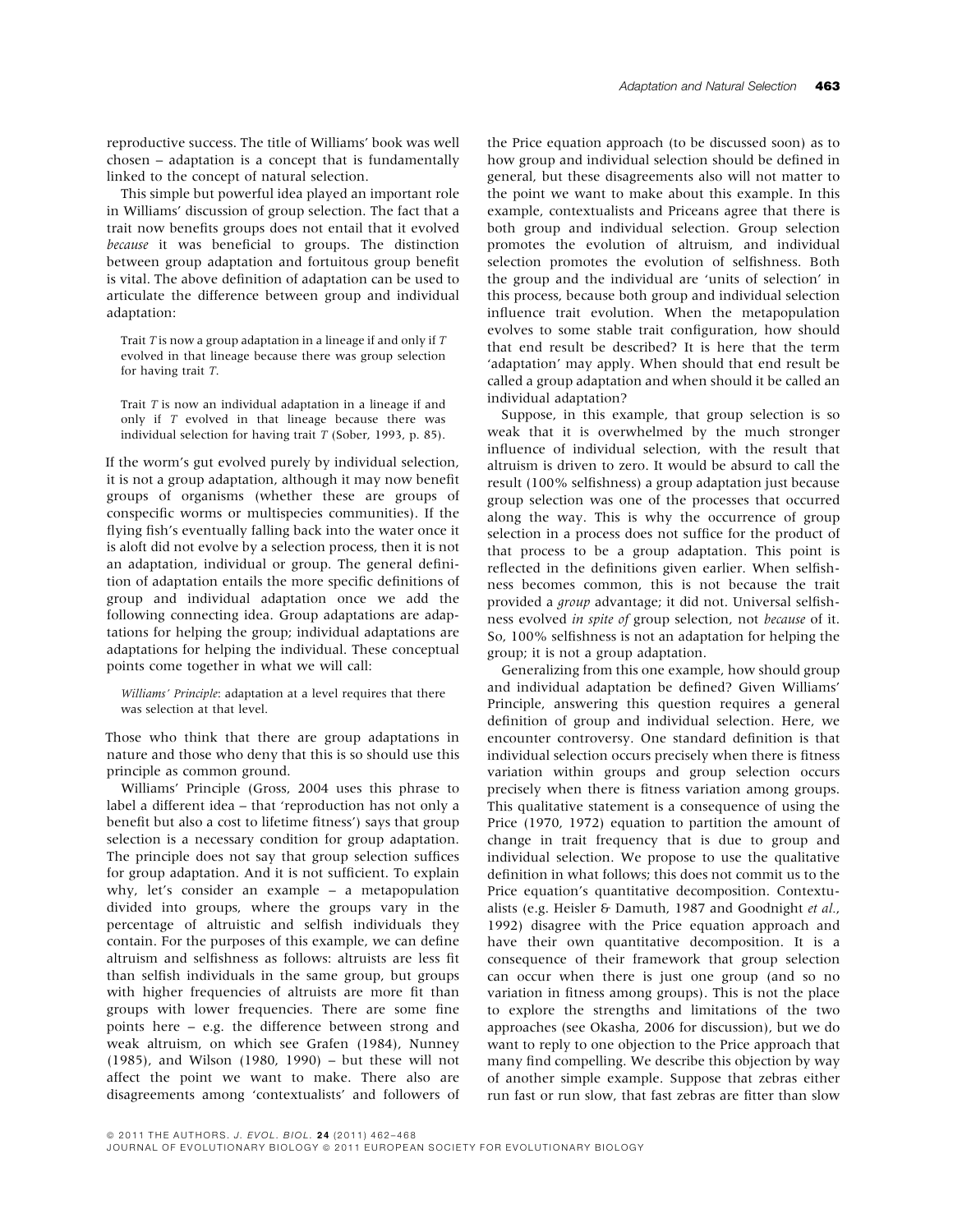ones, and that a zebra's fitness depends just on its own speed, not on the speed of the other zebras in its herd. Now, imagine a metapopulation in which there are groups of zebras where each group is internally homogeneous for running speed. All the variation in fitness is among groups, but it seems wrong to conclude that there is group selection and no individual selection in this case (Sober, 1984, pp. 257–262; Heisler & Damuth, 1987; Okasha, 2006). We believe that the solution to this problem does not require jettisoning the definition of group and individual selection stated above; rather, what is needed is attention to the meaning of 'group' in the sense relevant to questions about units of selection. The herds in this example are not groups with respect to the trait of running speed precisely because a zebra's fitness is not influenced by how fast other zebras run (Sober & Wilson, 1994, 1998). True, the zebras in a herd may reproduce together, and they may influence each other's fitness relative to other phenotypes. Trait groups are defined one trait at a time, in terms of fitness influence.

With these definitions of individual and group selection in hand, we turn to the concepts of group and individual adaptation. These may be defined by identifying the group optimum and the individual optimum. The group optimum is the trait frequency that is predicted to evolve when group selection, but no individual selection, is at work. Symmetrically, the individual optimum is the frequency that is predicted when individual selection, but no group selection, is at work. When the evolving traits are altruism and selfishness, the group optimum is 100% altruism and the individual optimum is 100% selfishness. If altruism evolves to fixation or nearly so, the result is a group adaptation (not an individual adaptation). If selfishness evolves to fixation or nearly so, the result is an individual adaptation (not a group adaptation). And if the metapopulation settles down around 50/50, the result is a *compromise* (Sober & Wilson, 1998, pp. 10–12, pp. 101– 107). Should we say that these compromises are group and individual adaptations simultaneously, or that they are neither, or is there another way to classify them that is better? If the equilibrium trait frequency is closer to one of the optima, do we want to quantify the degree to which it is a group and an individual adaptation? How these questions should be answered will not affect the argument in what follows. Obviously, the boundary between 'extreme' trait frequencies and ones that are 'intermediate' is vague, but there is no helping that.

Although discussions of group and individual selection have often focused on the evolution of altruism and selfishness, we want to emphasize that group selection can promote the evolution of traits that are not altruistic. For example, traits that have multiple adaptive peaks can be affected by group selection, although they are not altruistic (Boyd & Richerson, 1992; Samuelson, 1997; Sober, 2010). Individual and group optima can be defined for traits other than altruism and selfishness, so group adaptations can fail to be altruistic.

Williams' Principle, as noted earlier, is something that critics and proponents of group selection should embrace. If so, what is the point of preaching to a universal choir? The point is that a number of evolutionary biologists have recently developed definitions of group and individual adaptation that differ from the ideas just described. Their proposals, it turns out, contradict Williams' Principle. It is ironic that these biologists see themselves as continuing the individualist tradition that Williams helped initiate. It is doubly ironic that we two antiindividualists need to defend Williams against his own followers.

The biologists we have in mind are West *et al.* (2006), Gardner & Grafen (2009), and Wild *et al.* (2009). We will call this group GGGWW. They do not deny that group selection is conceptually coherent or that it actually occurs in nature. In this respect, they have moved far away from Williams (1966). They do so in part because they take the Price (1970, 1972) equation to provide a useful formalism for separating group and individual selection, although Gardner & Grafen (2009, p. 9) acknowledge that there are some limitations in using the Price equation to define this distinction; these limitations will not be relevant in what follows. GGGWW grant that there are cases in nature in which the addend in the Price equation that represents the change in trait frequency owing to group selection is nonzero.

To explain GGGWW's ideas about adaptation, we begin by noting that they assert (correctly, in our view) that there is an equivalence between inclusive fitness theory and the Price equation formalism (Gardner & Grafen, 2009, p. 5). To see what this means, let's once again consider an altruistic and a selfish trait that are evolving in a metapopulation. GGGWW interpret inclusive fitness theory in such a way that the following proposition is true:

Altruism has a higher inclusive fitness than selfishness if and only if group selection is stronger than individual selection.

To secure this equivalence, the coefficient of relatedness *r* that Hamilton (1964) used to describe inclusive fitness must be interpreted broadly; it is defined as the correlation among interacting individuals, not as the probability that their genes are identical by descent. Understood in this way, inclusive fitness has nothing essential to do with 'kin selection,' if 'kin' means genealogical relatives. The above equivalence, we hasten to note, is not an argument against group selection nor do GGGWW suggest that it is.

As described so far, the GGGWW position is a repudiation of Williams' attack on group selection, and we are in full agreement with this part of what they say. The picture clouds when we turn to what they say about the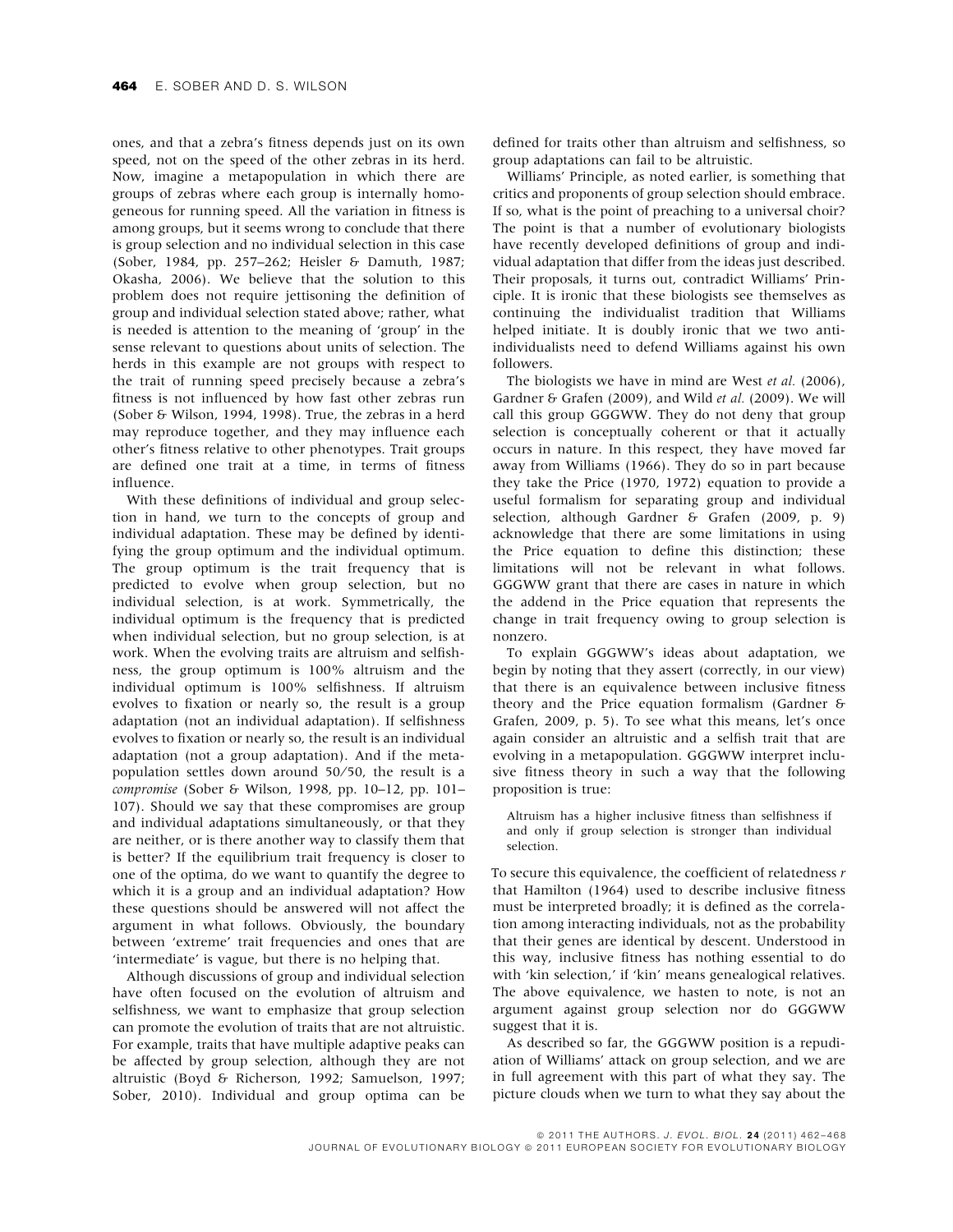concept of adaptation. They argue that units of *selection* must be distinguished from units of *adaptation* and that multilevel selection theorists (such as Sober & Wilson, 1998) fail to recognize this distinction, which leads them to fall into a 'logical error' (Gardner & Grafen, 2009, p. 666).

Gardner & Grafen (2009) assert that multilevel selectionists have never characterized what it takes for the individual or the group to be a 'unit of adaptation,' and that they are the first to take this important step. They are wrong about the history, but, more importantly, the way they address this question goes awry. GGGWW agree with what we said above concerning *group* adaptation; if the model they describe (which separately represents group and individual selection via the Price equation) predicts that the metapopulation should evolve to 100% altruism or nearly so, and this is what we observe, then the group is a unit of adaptation; and if the model predicts that the system will evolve to 100% selfishness or nearly so, and this is what we observe, then the group is not a unit of adaptation. However, we part ways with GGGWW when they define what it means for the *individual* to be a unit of adaptation. GGGWW say that this is *always* true, provided that the metapopulation exhibits the predicted trait frequency. This has a peculiar consequence. Suppose the metapopulation is predicted to evolve to 100% altruism and this is what happens; the GGGWW proposal concludes that the individual is a unit of adaptation in this case. More generally, GGGWW maintain that the individual is *always* a unit of adaptation no matter what the mix is of group and individual selection. They hold this position because *individuals are predicted to maximize their inclusive fitness*, and this point holds regardless of the strengths of individual and group selection.

GGGWW's permissive view concerning the individual as unit of adaptation violates Williams' Principle. Consider the evolution of selfishness and altruism in a metapopulation in which there is no phenotypic variation within groups; each group is either 100% selfish or 100% altruistic. This means that there is no individual selection, and the result is that the metapopulation evolves to 100% altruism. In this case, it still is true that the trait with the higher inclusive fitness evolves; the GGGWW proposal concludes from this that the individual is a unit of adaptation – never mind the fact that no individual selection has occurred. To be sure, GGGWW do discuss the evolution of altruism in a metapopulation composed of clonal groups and correctly call the result a group adaptation. We agree with *this* description. Our point is that their framework also entails that the evolution of 100% altruism in this circumstance is an *individual* adaptation. This is where they come into conflict with Williams' Principle. Gardner & Grafen (2009, p. 666) acknowledge this consequence of their proposal when they say that 'the function of individuallevel adaptation is to maximize inclusive fitness and …

this obtains irrespective of the relative strength of withingroup vs. between group selection.'

If an inclusive fitness model predicts the same outcomes as a multilevel selection model that explicitly recognizes the separate roles of group and individual selection, why should the fact that an outcome is correctly predicted by these two models be taken to show that the *individual* is always a unit of adaptation, but that the *group* is a unit of adaptation only in special circumstances? A motivation for this curious asymmetry can be found in a certain intuitive idea. Before inclusive fitness came along, it was natural to think about individual selection by imagining that individuals 'try' to maximize their Darwinian fitness. Although 'trying' can't be taken literally, the *as-if* quality of this thought is often heuristically useful; we often can predict which traits will evolve by imagining rational agents who are trying to get what they want (for cases in which this heuristic goes wrong, see Sober, 1998). Inclusive fitness seems like a natural generalization of this idea – individuals are 'trying' to maximize the representation of their genes in future generations, where it is recognized that your genes can be found in your genetic relatives as well as in your own offspring. The idea then gets broadened further, by taking into account the fact that nonrelatives sometimes have copies of your genes (although here 'your genes' means genes that are identical by type, not identical by descent); this means that helping nonrelatives can also be a way to get your genes represented in future generations. The net result is that *any* helping behaviour that evolves because of natural selection gets viewed as a form of genetic selfinterest. This may seem like a pleasing consequence until it is realized that 'self-interest' has now become an all-encompassing category. When altruism evolves, this is consistent with the heuristic idea of self-interest, as altruists are getting their altruistic genes into the next generation by helping other altruists. The idea that altruism is good for the group but bad for the individual has been lost. The way to recovery is to set aside the metaphor of 'trying' and focus on the fact that there can be conflicts of interest between different levels of organization. What is good for the individual can conflict with what is good for the group. The concept of adaptation should reflect this fact. Rather than use 'individual adaptation' as an all-encompassing label that is defined so that it applies to *all* adaptations regardless of whether they evolve by group or individual selection (or any mixture thereof), we think it more useful to use 'group adaptation' to label traits that evolved because group selection dominated the selection process and 'individual adaptation' to label traits that evolved because individual selection was in the driver's seat. Why have two labels if one of them applies no matter what? Here, we follow the lead provided by population geneticists who use a symmetric criterion for saying when selection dominates drift and when drift domi-

<sup>© 2011</sup> THE AUTHORS, J. EVOL. BIOL. 24 (2011) 462-468

JOURNAL OF EVOLUTIONARY BIOLOGY @ 2011 EUROPEAN SOCIETY FOR EVOLUTIONARY BIOLOGY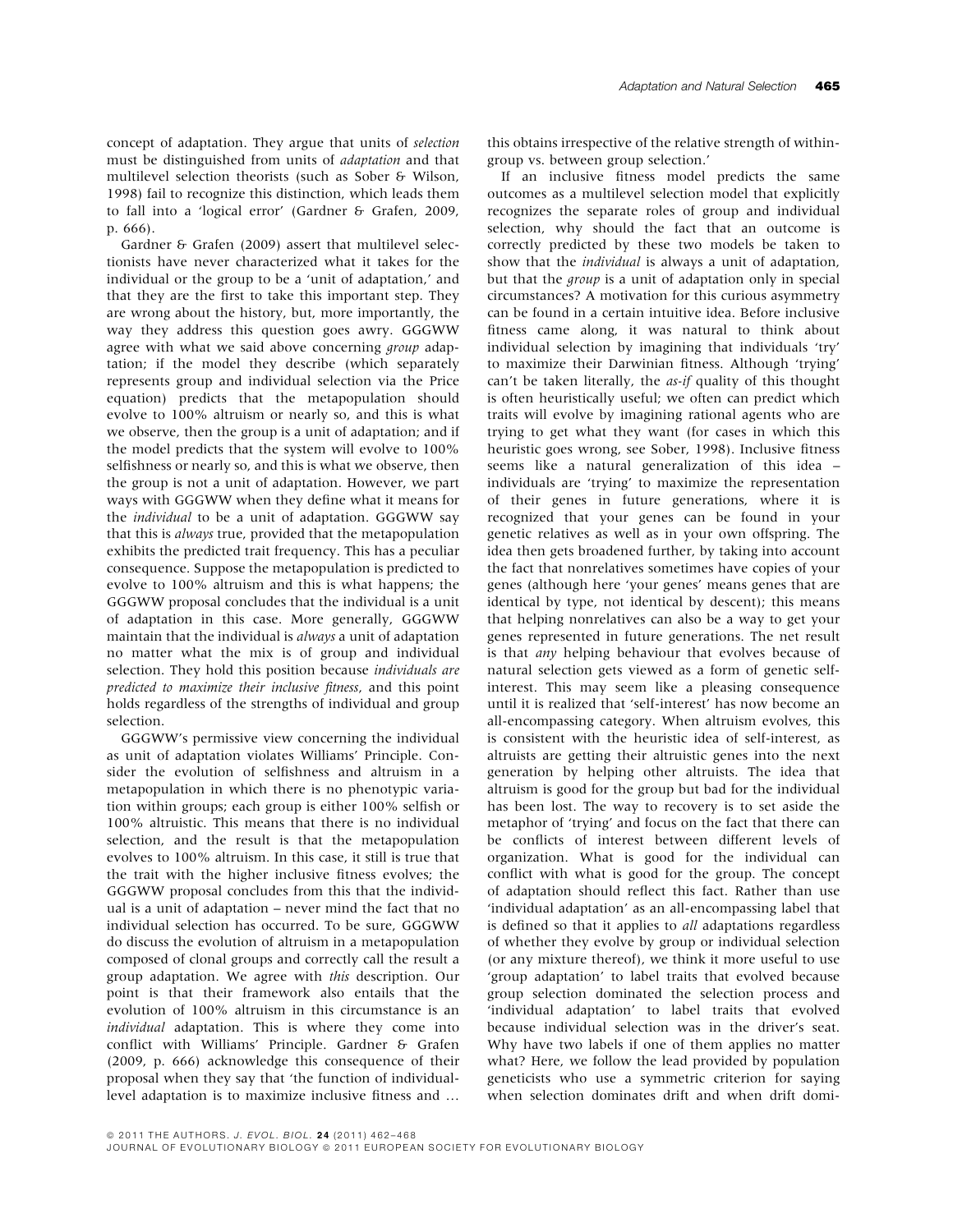nates selection (see, for example, Roughgarden, 1979, p. 78).

Gardner & Grafen (2009, p. 659) start their paper by quoting, apparently with approval, a remark of Dawkins':

I have characterized inclusive fitness as 'that property of an individual organism which will appear to be maximized when what is really being maximized is gene survival' … One might generalize this principle to other 'vehicles'. A group selectionist might define his own version of inclusive fitness as 'that property of a group which will appear to be maximized when what is really being maximized is gene survival' (Dawkins 1982, p. 187)!

Individual selection and group selection both involve 'gene survival.' In a haploid metapopulation, if altruists have gene *a* and selfish individuals have gene *s*, the evolution of altruism means that gene *a* outsurvives gene *s*, and the evolution of selfishness means that *s* outsurvives *a*. If inclusive fitness is really just about gene survival, it provides no basis for saying that individuals, rather than groups, are units of adaptation.

As mentioned earlier, Gardner & Grafen (2009, p. 666) think that multilevel selection theorists have failed to recognize the difference between unit of selection and unit of adaptation and therefore have fallen into a 'logical error.' The logical error that Gardner and Grafen have in mind, allegedly committed by Sober & Wilson (1998), is 'the view that multilevel selection (including withingroup selection) leads to the emergence of group adaptation.' Their phrasing is ambiguous – is the error supposed to be the view that multilevel selection that includes a within-group component *sometimes* causes group adaptations to evolve or is the error supposed to be the view that multilevel selection *always* has this outcome? The latter *is* an error, but it is not one that Sober and Wilson commit; the former is not an error at all. Altruism can evolve to near fixation even when there is *some* individual selection; it isn't essential that there be zero.

Although GGGWW emphasize the importance of not confusing the process of group selection with group adaptation, which is a possible product of that process, Gardner & Grafen's (2009) discussion of policing and punishment in superorganisms runs afoul of that distinction. They say that they have established that 'mechanisms of conflict resolution such as policing cannot be regarded as group adaptations (p. 668).' Their argument for this thesis is that 'the superorganism comes into existence after these mechanisms [policing, punishing, etc.] are already established (p. 667).' To analyse this argument, let's suppose that superorganisms, by definition, must police and punish defectors. However, this does not entail that policing cannot evolve by group selection. There is a difference between the existence of group selection and the existence of superorganisms. Superorganisms are a possible product of the group selection process, not a precondition for the process' occurring. Gardner and Grafen have done nothing to undermine the thesis that punishing defectors (where the punishing benefits the group although it imposes a cost on the punisher) is an altruistic act and requires group selection to evolve (Boyd & Richerson, 1992; Sober & Wilson, 1998, pp. 142–149). If altruistic punishing evolves to fixation or near fixation, it is a group adaptation.

In criticizing the GGGWW framework, we have assumed, as they do, that group selection means fitness variation among groups and individual selection means fitness variation within groups. These definitions are consequences of using the Price equation to define what group and individual selection are. We now want to explain why our criticism of GGGWW does not depend on using this Pricean framework. Priceans say that there



© 2011 THE AUTHORS J EVOL BIOL 24 (2011) 462-468 JOURNAL OF EVOLUTIONARY BIOLOGY @ 2011 EUROPEAN SOCIETY FOR EVOLUTIONARY BIOLOGY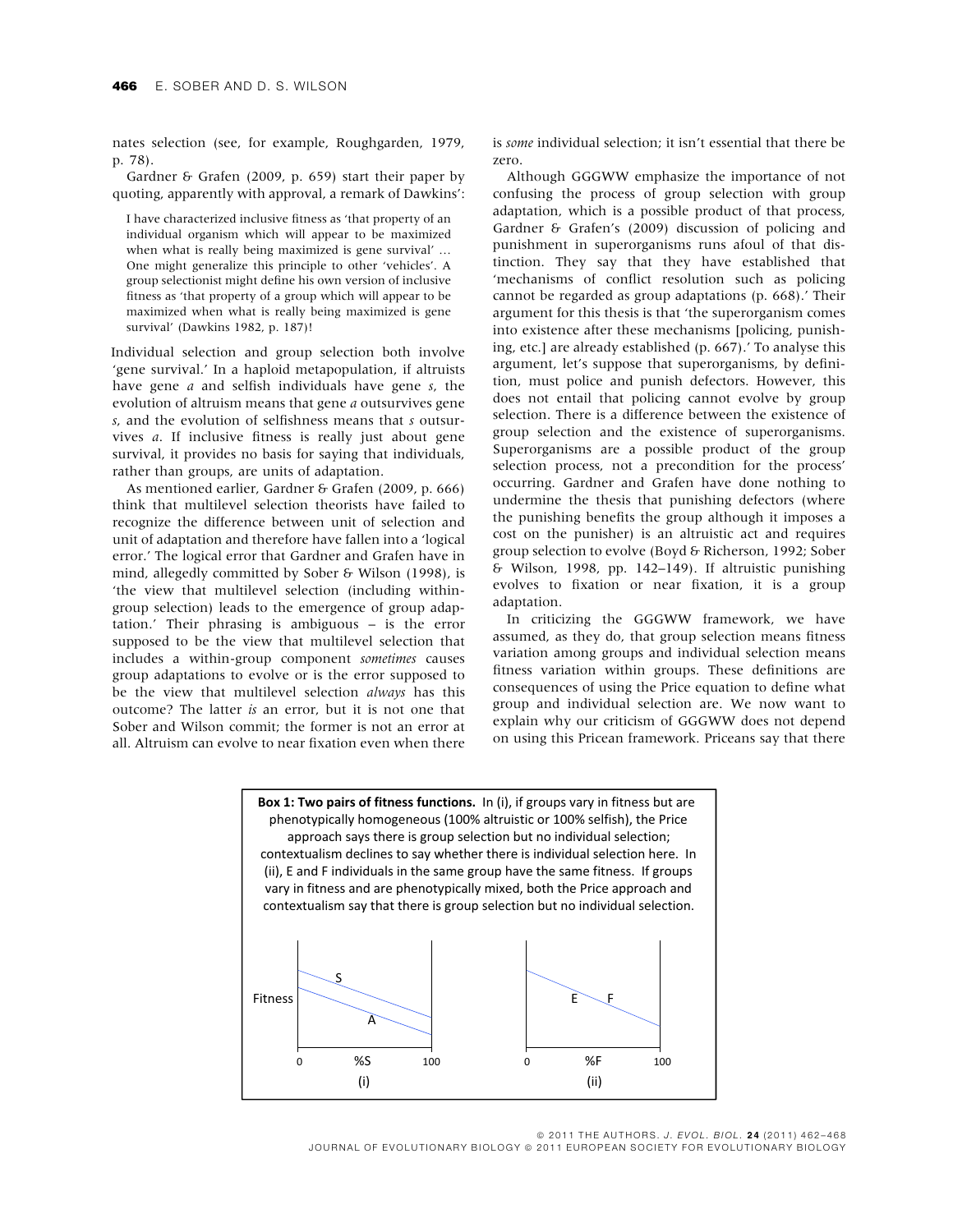is individual selection but no group selection when groups vary in fitness but are phenotypically homogeneous. This is the case depicted in figure part (i) of Box 1 when each group is either 100% altruistic or 100% selfish. Contextualists provide a different description of this example; they say that there is no fact of the matter as to whether there is individual selection in this case, since one cannot compare the fitnesses of two phenotypically different individuals who live in the same group; for contextualists, whether there is individual selection in this case is *not defined* (Okasha, 2004, pp. 490–491). This means that contextualists should agree that the GGGWW framework conflicts with Wiliams' Principle – GGGWW say that there is individual adaptation in this case even though contextualism says that there is no fact of the matter as to whether there was individual selection.

A second example further substantiates our claim that the disagreement between contextualists and Priceans does not affect the point that the GGGWW framework conflicts with Williams' Principle. Consider the two traits, *E* and *F*, whose fitnesses are depicted in figure part (ii) of Box 1. An *E* and an *F* individual in the same group have the same fitness, although groups in which *E* is common are fitter than groups in which *E* is rare; this is the 'neutral pathway' discussed in Wilson (1980). Now, consider a metapopulation in which groups differ in their local frequencies of these two traits and there are some mixed groups. There is *phenotypic* variation within groups, but no *fitness* variation within groups. Contextualists and Priceans agree that there is group selection without individual selection in this case. The result is that trait *E* evolves to 100%. The GGGWW framework entails that this is an individual adaptation even though there was no individual selection.

The reader will notice that our definitions of group and individual adaptation, and our criticisms of the GGGWW framework, did not require the presentation of any equations. As mentioned earlier, the Price equation and contextualism address a *quantitative* questions: how much of a trait's change in frequency can be attributed to group selection and how much to individual? We rely here on some simple clarifications of a *qualitative* question: when do group and individual selection occur? Obviously the quantitative and the qualitative questions are related, but the latter does not require heavy-duty mathematics to answer. Similarly, the question of when a trait is an individual or a group adaptation is a *qualitative* question; it is not a question about *how much*. Mathematics is important in evolutionary biology. But it is not true that *only* mathematics is important nor is it true that mathematics is *always* important.

In *Adaptation and Natural Selection*, Williams is a robust individualist (a position he tempers in Williams, 1992). He denies that group adaptations exist (Williams, 1966, p. 93) and he says that the Lewontin & Dunn (1960) study of meiotic drive in the house mouse is the only well-documented case of group selection in nature (Williams, 1966, p. 117). GGGWW have abandoned this position, and rightly so. Although GGGWW have retreated from Williams' robust individualism, they retain a vestige of that individualism in their view of adaptation. In the evolution of altruism and selfishness in a metapopulation (or, indeed, of any pair of traits), GGGWW assert that the individual is *always* a unit of adaptation, regardless of what trait frequencies the process produces and regardless of whether there is any individual selection at all. This violates Williams' Principle. A more even-handed conception of adaptation is preferable, one in which group and individual selection are symmetrically linked to group and individual selection. Gardner & Grafen (2009, p. 7) say that they 'have formally separated the issues of levels of selection and levels of adaptation.' They are right that group selection can be part of a selection process without the product of that process being a group adaptation. They go wrong by embracing a framework in which individual adaptations can evolve without individual selection. There is nothing wrong with seeking a quantity that natural selection optimizes, and inclusive fitness provides a useful device for thinking in those terms (although it is important to remember that meiotic drive and intragenomic conflict can lead to results that are not maximizations of inclusive fitness, as Gardner & Grafen, 2009, p. 666 acknowledge). However, the maximization of inclusive fitness is not an argument for individualism with respect to units of selection *or* with respect to units of adaptation.

#### Acknowledgments

We are grateful to Hayley Clatterbuck, Kevin Foster, Allen Moore, Samir Okasha, and the anonymous referee of this journal for useful discussion.

### References

- Boyd, R. & Richerson, P.J. 1992. Punishment allows the evolution of cooperation (or anything else) in sizable groups. *Ethol. Sociobiol.* 13: 171–195.
- Dawkins, D. 1982. *The Extended Phenotype*. Oxford University Press, Oxford.
- Gardner, A. & Grafen, A. 2009. Capturing the superorganism: a formal theory of group adaptation. *J. Evol. Biol.* 22: 659–671.
- Goodnight, C.J., Schwartz, J.M. & Stevens, L. 1992. Contextual analysis of models of group selection, soft selection, hard selection, and the evolution of altruism. *Am. Nat.* 140: 743– 761.
- Grafen, A. 1984. Natural selection, kin selection, and group selection. In: *Behavioural Ecology: An Evolutionary Approach*, 2nd edn. (J.R. Krebs & N.B. Davies, eds), pp. 62–84. Blackwell Scientific Publications, Oxford.
- Gross, M.R. 2004. The evolution of parental care. *Q. Rev. Biol.* 80: 37–45.
- Hamilton, W.D. 1964. The genetical evolution of social behavior: I and II. *J. Theor. Biol.* 7: 1–52.

<sup>© 2011</sup> THE AUTHORS, J. EVOL. BIOL. 24 (2011) 462-468

JOURNAL OF EVOLUTIONARY BIOLOGY @ 2011 EUROPEAN SOCIETY FOR EVOLUTIONARY BIOLOGY